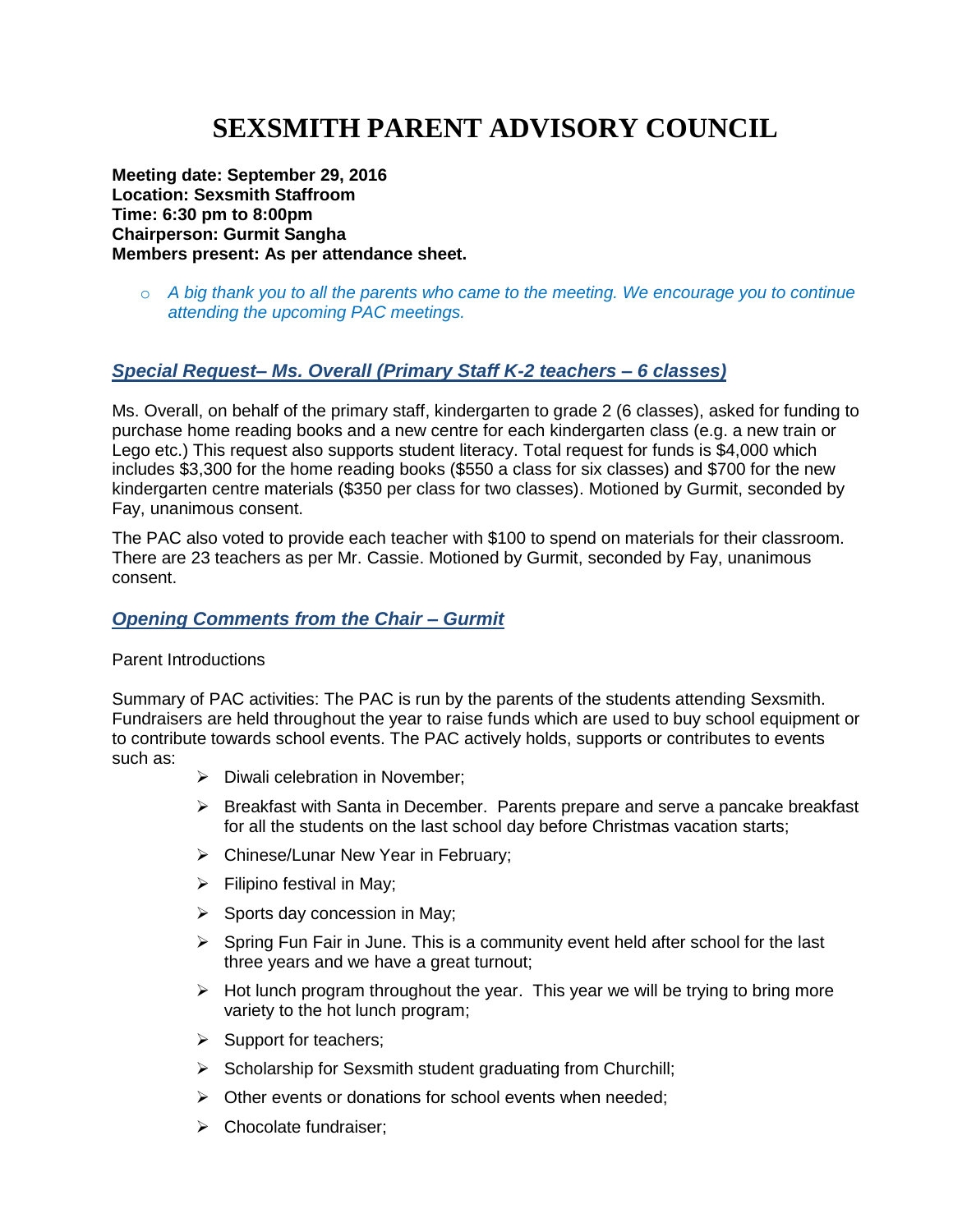Parents are encouraged to come to the monthly PAC meetings, to find out what is happening at Sexsmith and meet other school parents.

# *Principal's Report – Mr. Cassie*

- $\triangleright$  Please see attached document
- $\triangleright$  Comments on the use of the grass field: school has not been permitted to use the field for soccer. Gurmit will be writing to the school trustees on this issue;
- $\triangleright$  There are several staff presentations that will take place at the next few PAC meetings. In October Ms. Leeper will be presenting on the new curriculum. In November Ms. Geer will do a presentation on critical thinking. Ms. Geer has spoken on this topic worldwide. In the New Year Mr. Kevin Lang (principal at Churchill) will be visiting Sexsmith.
- $\triangleright$  Thanks to Raman Heir, a Sexsmith parent, who helped obtain a grant for \$800 from TD Bank for sports equipment. Thanks to Chris Brown and Mr. Kay for coordinating. Mr. Cassie will ask Raman to present the grant at the next school assembly and he will be writing a thank you letter to TD Bank.

Parents are encouraged to visit the school website for more details: <http://sexsmith.vsb.bc.ca/default.htm>

### *Financial Update from the Treasurer – Fay Tam*

 $\triangleright$  Currently there is \$49,400.27\* of PAC funds, breakdown as follows:

| $\triangleright$ General account          | 13,579.90 |
|-------------------------------------------|-----------|
| $\triangleright$ Fundraising              | 1,221.58  |
| $\triangleright$ Chocolates               | 22,365.58 |
| $\triangleright$ Gaming account           | 12,227.89 |
| $\triangleright$ Gaming membership shares | 5.32      |

Included in the gaming account are funds of \$4,046.94, which need to be spent by October 7, 2017.

# *Hot Lunch Program – Stan Tam*

The hot lunch program is off to a great start, the sales are up by \$550 compared to last year's \$10,700. Last year's hot lunch netted a profit of \$16,500. Thank you to all the volunteers that took time out of their schedules to help. More volunteers are needed to assist this year, please sign up.

Stan will bring meat balls to the next PAC meeting to have parents try them to see if the kids would like to have this in January's hot lunch.

# *Fundraising Discussions*

Chocolate sales are a go. Gurmit will be placing the order for 200 boxes of chocolate almonds. Kami suggested having one prize for the child who sells the most boxes of chocolates. The process of handing out the chocolates was also discussed.

One parent suggested selling Entertainment books for fundraising however as Entertainment books are now easily obtainable at half the price they are no longer a feasible fundraiser.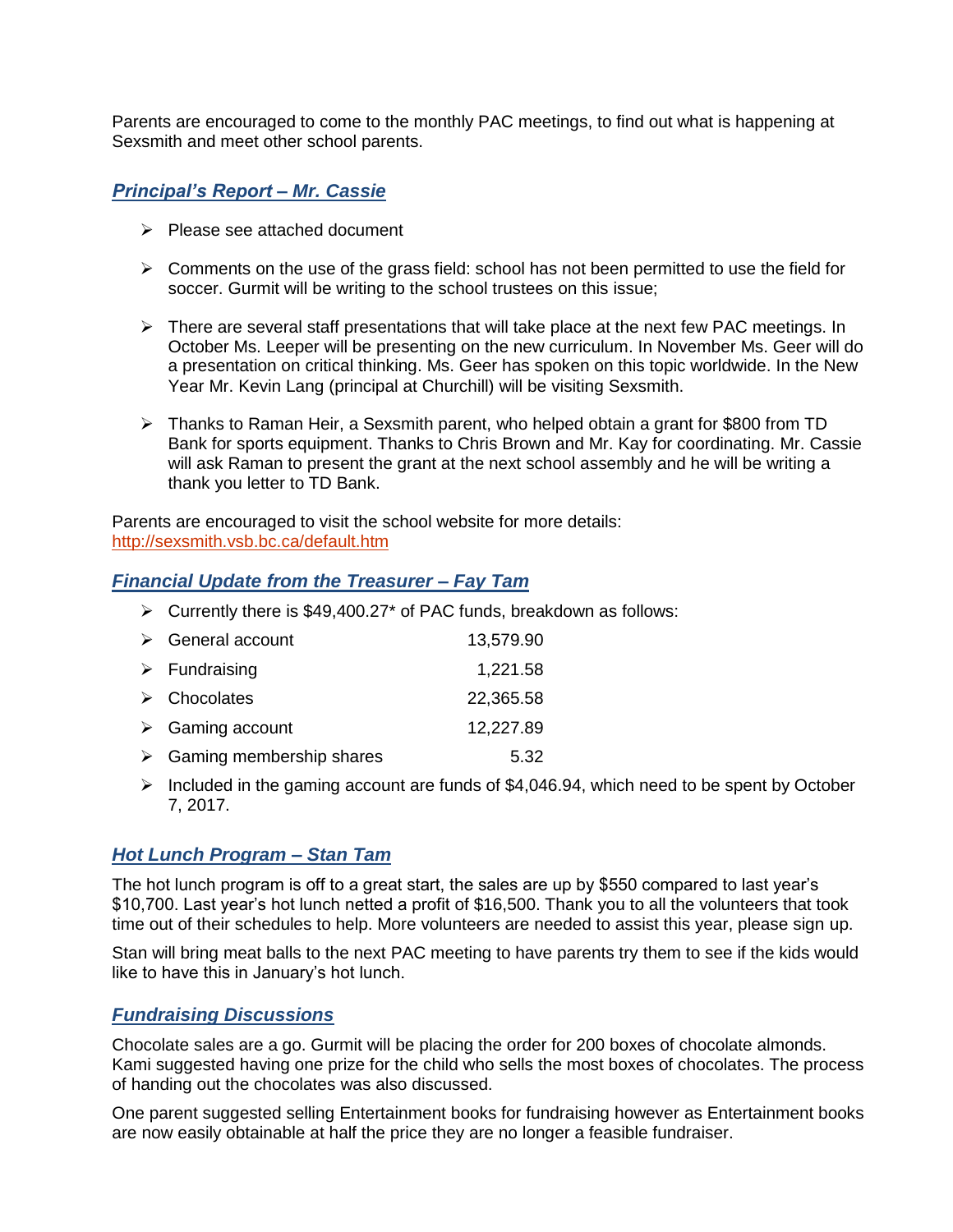Meeting adjourned at 8:00 pm Next meeting date: October 27<sup>th</sup>, 2016 at 6:30pm Location: Sexsmith School – library November 23rd 2016 (Tuesday meeting to accommodate Ms. Leeper)

# **Signatures of the 2016/2017 PAC Board members are as follows:**

Chair – Gurmit Sangha

Vice Chair – Kami Hothi

Treasurer – Fay Tam

Secretary – Rana Sangha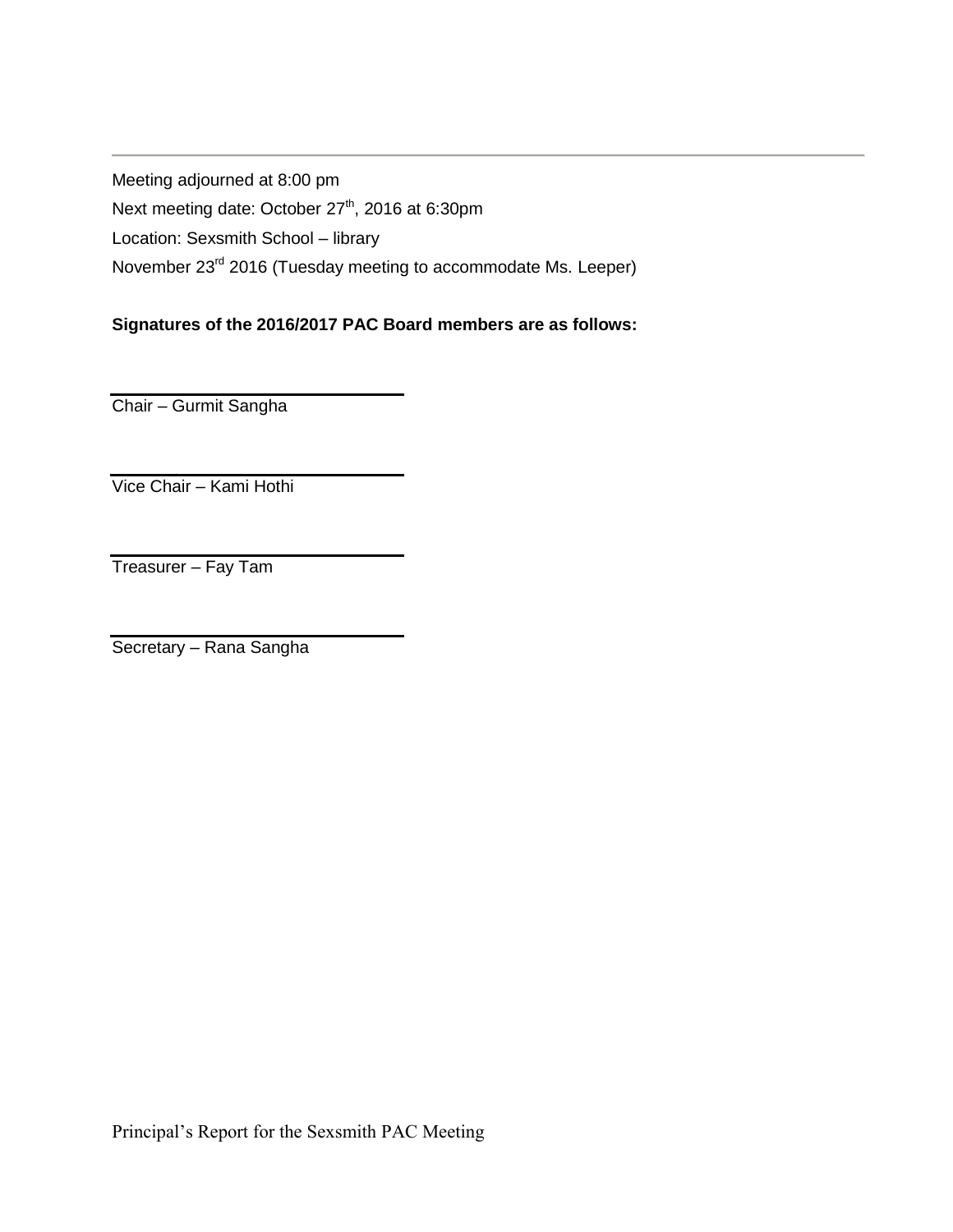#### **September 29, 2016**

September Has Flown By – The first 4 weeks of this school year have been busy.

Our enrollment really fluctuated during the first month. In the first week of school we lost 14 students. Over the next few weeks our numbers have gone up by 4 students. Our projections in May were 356 and we are currently at 354 with space in all classes except in a Gr 7 and a Grade 6 class. Athletic Programs – We have 2 soccer teams and a Cross Country team competing in the Vancouver Elementary inter scholastic leagues. In all I believe over 60 students are participating on these teams. Also, volleyball season is just around the corner. Our Grade 4 to 7 inter-mural program has also started at lunch time.

Most Magnificent School Project – During the second and third weeks of the school year all of our Grade 1 to 7 students participated in our Most Magnificent Box Project. Based on the story – The Most Magnificent Thing by Ashley Spire, as the inspiration for their project the student's transformed boxes of all shapes and sizes into their own Most Magnificent Thing. This activity focusses one of the 3 core competencies of the new BC Curriculum – critical thinking. This year at Sexsmith we are specifically focusing on Critical Thinking with our students. In the newsletter coming out next week Ms Gear provides a detailed account of this activity and explains more about the 3 phases of Critical Thinking – Analyze- Question- Develop or as we say at Sexsmith - Hmm ( analyze);  $Huh - (Question)$ ; Develop( $Ah - Ha$ ).

It was a hectic but great way to start the year!

Day Care Update – Our before and after school Day Care Program run by the Sunset Community Center will soon begin operating out of our lunchroom in the next few weeks. We are just awaiting some work to be complete before the program is off and running. We are hopeful that it will be on site by the end of October.

Rotary Club – As many of you know the Vancouver South Rotary Club disbanded earlier this year. This local rotary club had a long relationship with the Sexsmith Community supporting our school and students in a variety of ways. The traditional Santa Breakfast held on the last school day before our Winter Break was one of the many activities they supported at Sexsmith. Many of the Vancouver South members have joined the Vancouver Quadra Club and on Friday, October 7, I have been asked to speak about our school to this group at their luncheon on that day. Given all the wonderful aspects of the Sexsmith Community I will not be lost for words!

Hot Lunch Program – Given the amounts of orders we have received for the first term it looks like our PAC sponsored Hot Lunches on Wednesday and Friday are again a big hit with our students and their families. Many thanks to Stan Tam and his crew of volunteers for organizing this activity for our school community.

VSB News - Regrettably there has been a lot in the media recently about the VSB and most of the news has not been positive. I wish the media would present a more balanced account of Vancouver schools as I can tell you the positives about our schools dramatically outweigh the negatives which have nothing to do with the wonderful learning opportunities and experiences our students partake in every day in all of our schools.

There has been a lot of coverage recently about the possibility of 11 Vancouver schools potentially closing at the end of this school year. On September 26, the trustees voted to discuss in detail each of the 11 schools that are on the list for POTENTIAL CLOSURE. A final decision about which if any of the schools will be closed will be made by the trustees in early December. Between now and then there will be public meetings which will provide the public with the opportunity to provide input to the trustees. There will also be an opportunity for the public to present their views on the VSB website. The trustees are going to be extremely thorough in their deliberations and are encouraging input from all before they make their final decision in December.